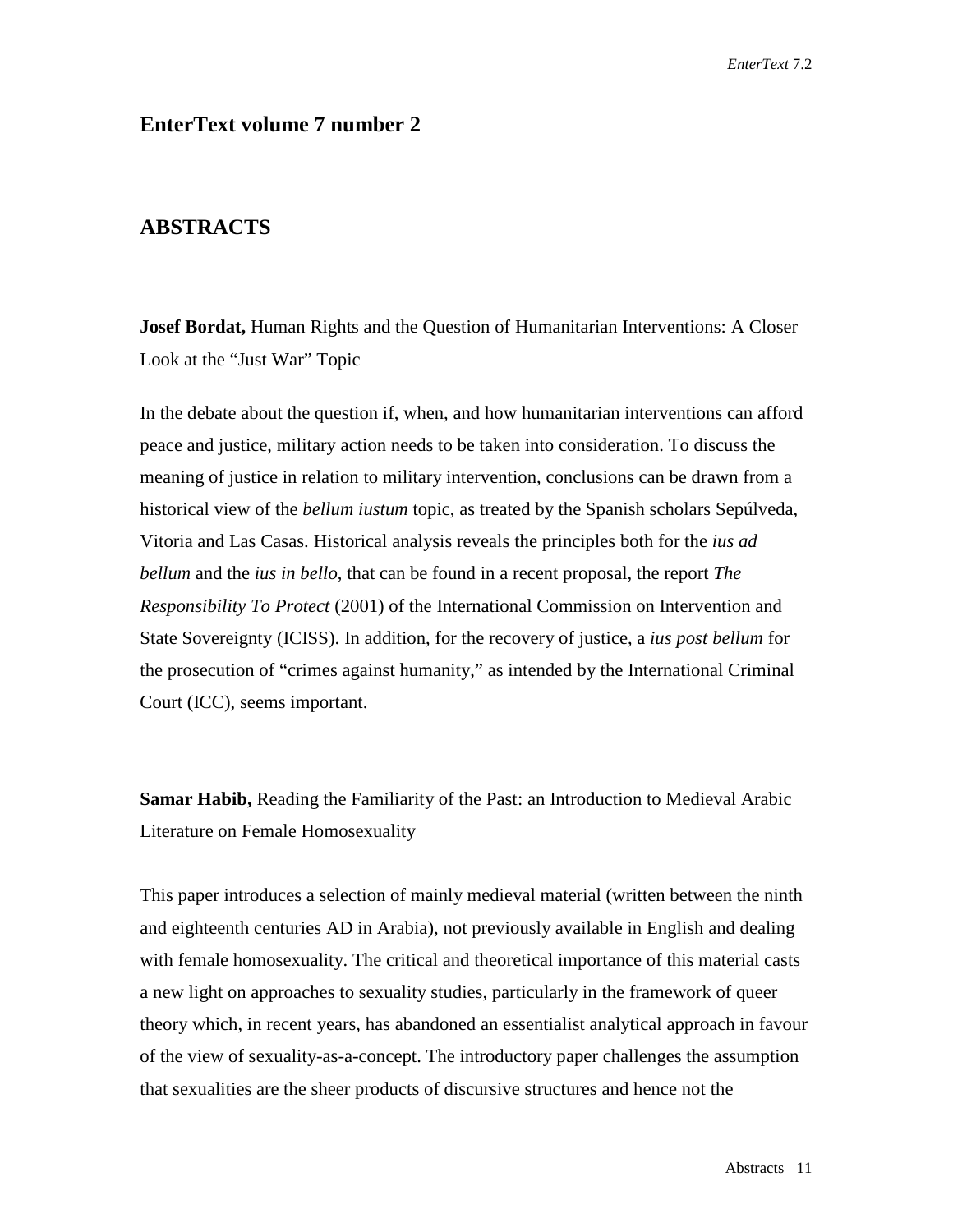properties of individuals themselves. The paper also addresses a number of orientalist stereotypes that have dominated the (mis)understanding of female homosexual relations and behaviours in the Arab world, indicating that female homosexuality in this region has a long recognised history among the Arabs which has only in the most recent centuries been ignored.

**Mohamed Kamara,** Slavery, Colonialism, Human Rights, and the Négritude of Léopold Sédar Senghor

This essay examines the humanist views of Léopold Senghor *vis à vis* slavery and colonialism. The first part of the essay presents a general discussion of slavery and colonialism, whereas the second focuses specifically on Senghor's response to the atrocities perpetrated through the slave trade and colonialism. The discussion of Senghor looks at two areas: his critique of slavery and colonialism, and his plea for and promotion of a new kind of humanism that would complement, if not replace, the Renaissance and Enlightenment humanism that failed to prevent them.

**Claire Tylee,** The Self and Others in 1950s England: Anthropology and the Literary Imagination in Barbara Pym's *Less Than Angels*

The article argues against the over-simplification of Barbara Pym's writing which is evident in prevalent critical readings. It places Pym's masterpiece, *Less Than Angels*  (1957), in the tradition of the Women's Novel which straddles both feminine and masculine worlds. In particular, Pym is shown to demonstrate mastery of the literary and anthropological discourses of her time. Furthermore, her comedy has ulterior motives. Her satire of contemporary British Anthropology and postwar English society reveals their spiritual emptiness at the same time as it ridicules their condescending paternalism towards both Englishwomen and Africans. However, she suggests hope for a new future in a revolutionised anthropology and sexualised gender equality. As Edwin Ardener